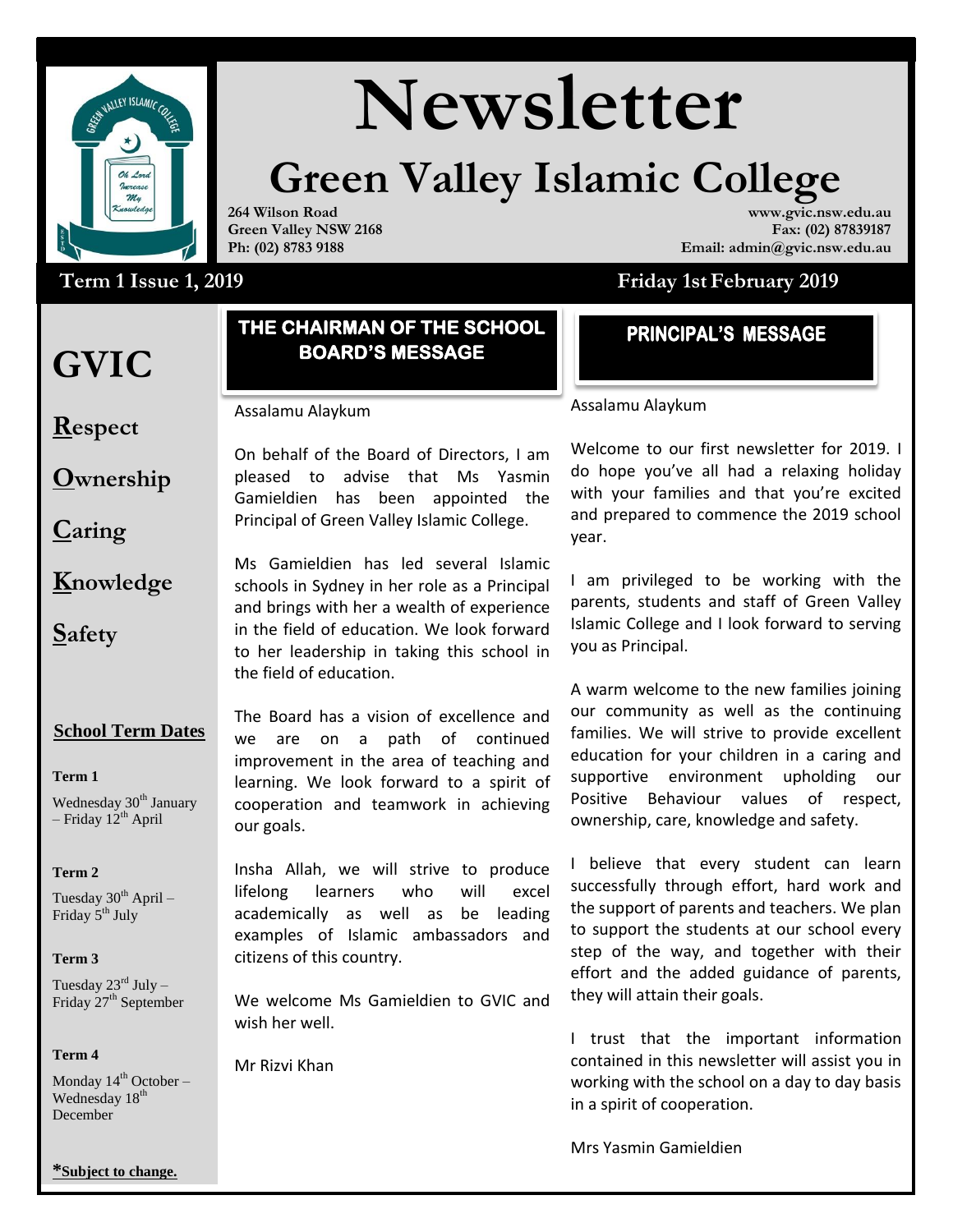#### Assalamu Alaykum

First and foremost, all praises be to Allah (SWT) for giving us another academic year. It gives me great pleasure to welcome you and our students to the 2019 school year. Insha'Allah, this year brings with it possibilities and opportunities that our students can capitalise on. Here at Green Valley Islamic College, we recognise that educating our future leaders requires productive parent – teacher partnership. This partnership has the responsibility for our children's success, and we assure you that we will work to the best of our ability to fulfil our responsibilities.

Please note the following important matters.

- Purchase your text books and have all other stationery ready
- Be at school by 8:15am
- Be punctual to classes
- Pack healthy recess and lunch
- Keep a good balance between study, sleep and exercise
- Consistently complete your homework
- Know your lesson timetable and pack your bag before you go to sleep

I look forward to working with you and your children to help them achieve their learning outcomes and to make their education journey at Green Valley Islamic College a pleasant one.

Mr Riaaz Ali

On behalf of primary, I would like to extend a very warm welcome to our students and their families as we begin the 2019 academic year, with high hopes of students reaching excellence. I would also like to congratulate the 2019 kindergarten students, who have settled in remarkably well and have adjusted to the routines of their class. Insha Allah, with parental support we will ensure that each student is given every opportunity to receive quality education in a safe and supportive environment.



#### **After School Support Program**

Parents of Years 2 to 6 are advised that the *After*  **School Program** will commence on Tuesday 5<sup>th</sup> February. Please note that all years 3 and 5 students are encouraged to take advantage of the additional support provided by the class teachers in the areas of Literacy and Numeracy. Only limited places will be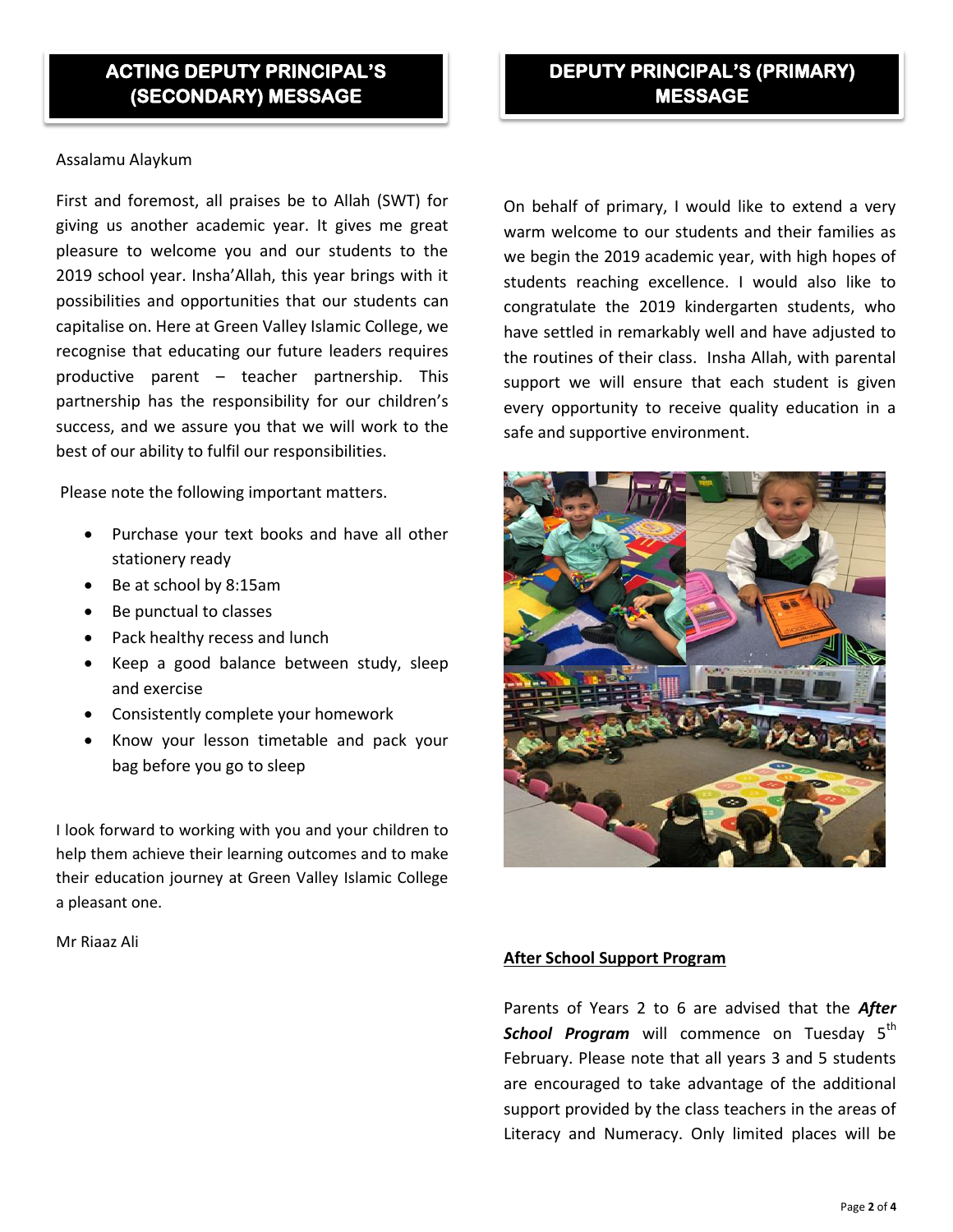offered for years 2, 4 and 6 students. Students' admission to the program this will be based on their attainment at the end of 2018. Permission slips will be sent to parents prior to the start of the program. The additional support offered by the school is of great benefit to your children, and we request your cooperation in making suitable arrangements.

#### **Student Class Placements for 2019**

Our teachers have dedicated many hours and shared detailed student data across grades to form the 2019 classes. Consideration is given to the academic, social and emotional needs of over 600 students, and the best combinations have been created by the teachers to meet students' envisaged academic outcomes. Kindly refrain from requesting for your children to be transferred between classes and allow them to settle in and continue with their learning. Children are very adaptable, and often just need time to adjust. Your support of your children and the school during this process will be hugely appreciated.

#### **Student Safety/ Well-being**

To further improve student safety in 2019, we would like to strictly adhere to "NO PARENTS OR VISITORS ALLOWED BEYOND SCHOOL OFFICE" unless they have been given a Visitor Card from the office. Kindergarten students' transition zone will be Undercover B. There will be teachers on duty to monitor this. Likewise parents entering from the drop off zone will not be permitted beyond Area E, near the canteen. For parents of children who have anxiety concerns, please see the Deputy Principal ASAP. At home-time, to ensure students are being safely picked up, our usual procedure as it is now will be allowed. As you may be aware, for the remote controlled gate to function, parents need to ensure that they are standing at a certain distance away from it; this gate will be opened just before student dismissal time.

Please support our school's initiatives, as these measures have been taken with student safety in mind and this will help to ensure strangers do not have access to our school grounds. However, parents are reminded that our school provides 24/7 security services and student safety is of paramount importance to the school.

#### **Calendar of Major Events for 2019**

The 2019 School Calendar can be accessed from the school website. However, the following are some of the key dates for the year:

| Term           | Week           | Date      | Event                      |
|----------------|----------------|-----------|----------------------------|
| $\mathbf{1}$   | 1              | Wednesday | Kindergarten starts        |
|                |                | 30/01/19  | school                     |
| $\mathbf{1}$   | $\mathbf{1}$   | Thursday  | <b>Six</b><br>Years One    |
|                |                | 31/01/19  | return                     |
| $\mathbf{1}$   | $\overline{2}$ | Tuesday   | Years Two, Four and        |
|                |                | 05/02/19  | After School<br><b>Six</b> |
|                |                |           | Classes begin              |
| $\mathbf{1}$   | 3              | Wednesday | Primary<br>Parent          |
|                |                | 13/02/19  | <b>Information Session</b> |
| $\mathbf{1}$   | 5              | Tuesday   | School<br>Primary          |
|                |                | 26/02/19  | Photo Day                  |
| $\mathbf{1}$   | 5              | Thursday  | <b>SRC/PBS Induction</b>   |
|                |                | 28/02/19  |                            |
| 1              | 9              | 25/03/19  | Term<br>One                |
|                |                | 29/03/19  | Examinations               |
| $\mathbf{1}$   | 9              | Thursday  | Parents' Workshop          |
|                |                | 28/03/19  |                            |
| $\mathbf{1}$   | 11             | Wednesday | Teacher<br>Parent-         |
|                |                | 10/04/19  | Interviews                 |
| $\overline{2}$ | $\mathbf{1}$   | Tuesday   | Two<br><b>Six</b><br>Years |
|                |                | 30/04/19  | After School Classes       |
|                |                |           | begin                      |
| $\overline{2}$ | 3              | 14/05/19  | - Online<br><b>NAPLAN</b>  |
|                |                | 24/05/19  | Test Window opens          |
| $\overline{2}$ | $\overline{7}$ | 11/06/19  | Two<br>Term                |
|                |                | 14/06/19  | Examinations               |
| $\overline{2}$ | 10             | Thursday  | Parent-<br>Teacher         |
|                |                | 04/07/19  | Interviews                 |
| $\overline{3}$ | $\overline{2}$ | Tuesday   | After School Classes       |
|                |                | 30/07/19  | begin                      |
| 3              | $\overline{2}$ | Saturday  | Pre-kindergarten           |
|                |                | 03/08/19  | interviews (9:00 am        |